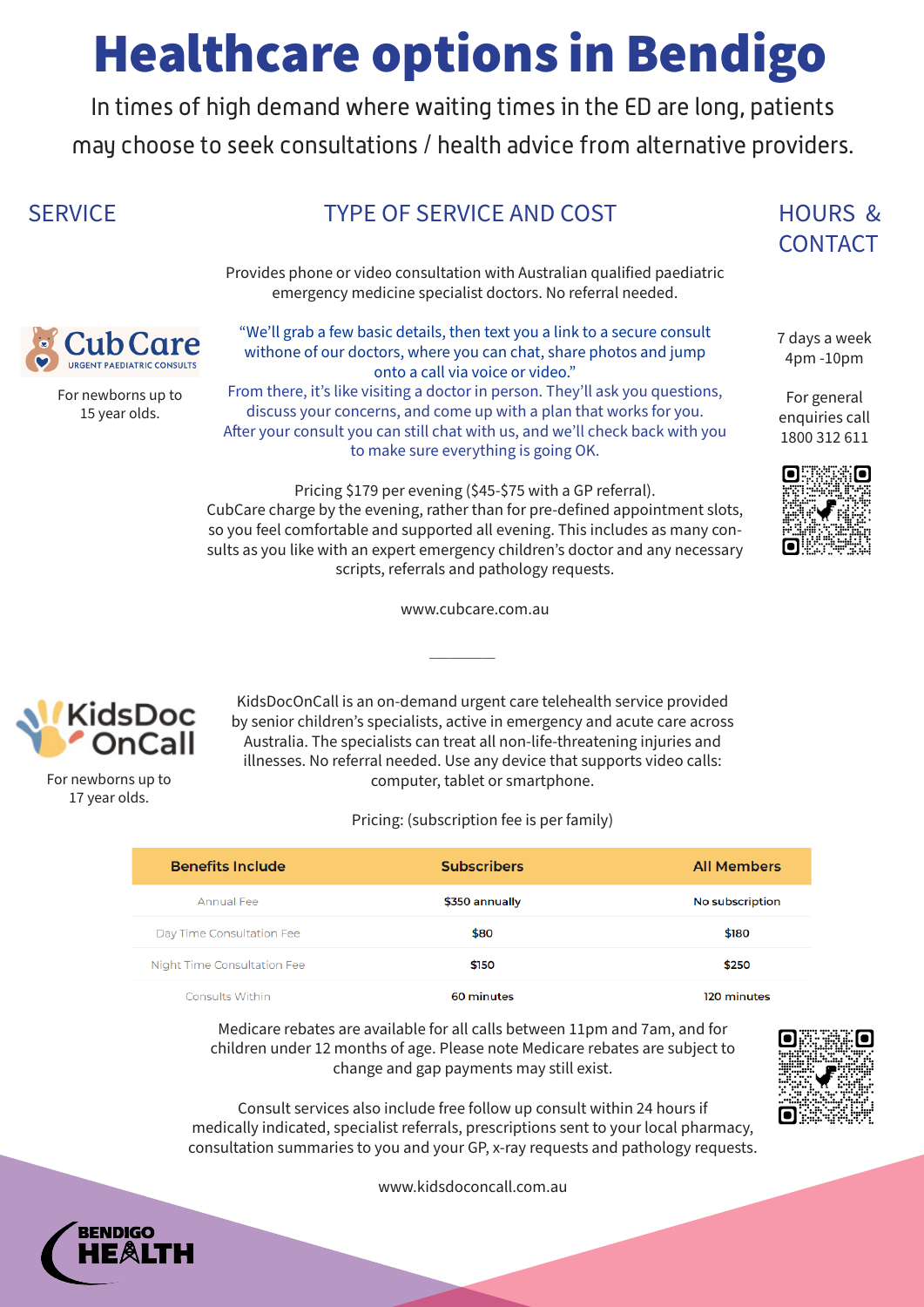A telephone based assessment and support service that provides 24 hour, 7 day a week access to mental health services across the Loddon Campaspe Southern Mallee region.

Our website has information about the service and what you can expect: bendigohealth.org.au/MentalHealthRegionalTriage/

 $\overline{\phantom{a}}$  , where  $\overline{\phantom{a}}$ 

CONTACT

1300 363 788



Corner View & Barnard Streets, Bendigo

24 hour "Supercare" pharmacy, free evening Supercare Nursing Service, and free after hours GP telehealth consults.



The **Supercare Nursing Service** is a government funded service providing triage, assessment, treatment and/or referral on to a GP, emergency department or other healthcare provider for ongoing care. Services includes wound care, blood pressure checks, treatment of minor strains and sprains, rashes and minor burns, coughs, colds, vomiting, diarrhoea, removal of sutures or staples (with instructions from a doctor), injections (with prescription), immunisations under the NIP schedule and general healthcare advice.

https://www.bendigoufs.com.au/view-street/

 $\overline{\phantom{a}}$  , where  $\overline{\phantom{a}}$ 

Pharmacy 24/7

Nursing service 6pm-10pm every day





**Bendigo Respiratory Clinic** 

# Healthcare options in Bendigo

In times of high demand where waiting times in the ED are long, patients may choose to seek consultations / health advice from alternative providers.

## SERVICE TYPE OF SERVICE AND COST HOURS &

.<br>RENDIGO HE&LTH

**Mental Health Regional Triage Service** 

FOR COVID 19 TESTING and face to face GP RESPIRATORY ASSESSMENT

The Bendigo Respiratory Clinic is one of the Australian Government GP respiratory clinics established around the country to provide COVID 19 testing and to clinically assess people with mild to moderate COVID-19 symptoms.

www.bendigorespclinic.com.au



126 Spring Gully Road Spring Gully

1800 573 196 Mon-Fri 9:30am – 4pm Closed weekends

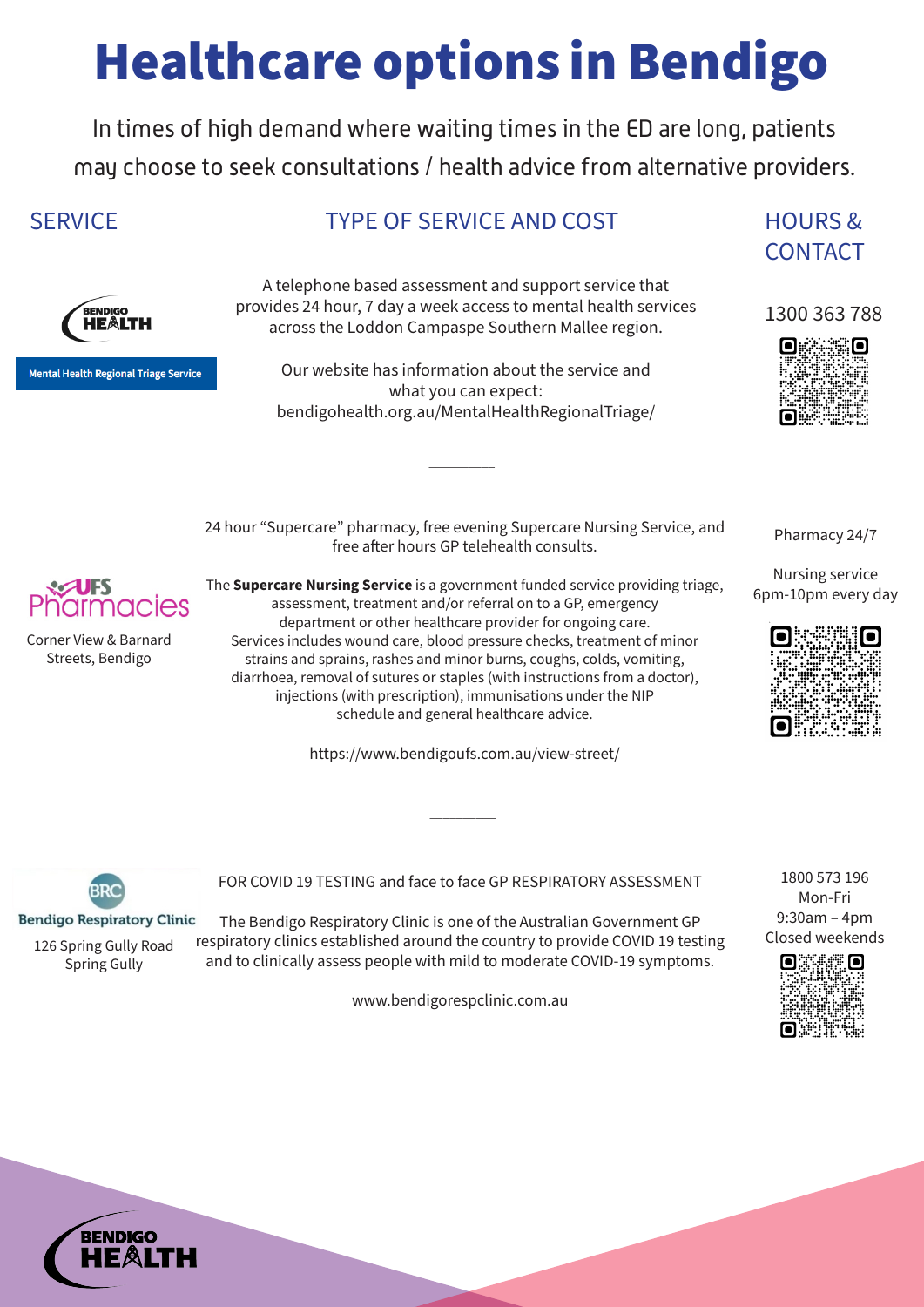In times of high demand where waiting times in the ED are long, patients may choose to seek consultations / health advice from alternative providers.

**SERVICE** 

## **TYPE OF SERVICE AND COST**

Telehealth doctors' appointmentsavailable 24/7

### See a telehealth doctor from the comfort of your own home



GP telehealth consults

Our telehealth GP service gives you video access to Australian registered doctors at a time (business hours or after hours) & location (anywhere you have internet access) that suits you.

### How our telehealth doctor appointments work

Please note that vaccine exemption certificates will not ordinarily be given through our service. Mask exemption certificates are written in the doctors discretion. 15 minute consultations with a registered doctor. COVID-19 Medicare rebates are no longer available. **0 \$60** in business hours; **9 \$90 after hours** 

www.doctorsondemand.com.au



**HOURS &** 

**CONTACT** 

Web portal which aggregates many Australian GP telehealth providers with available appointments in one website. Speak with an Australian Qualified GP from anywhere via phone or video. Pricing is variable depending on service and length of consult.

## healthengine

Prescriptions & medical certificates via **Online Form** 

\$15

\$39 Speak to a doctor within 15 minutes (Max 8 minute consults).

8 min On-demand

Appointments

15 min Scheduled Appointments

Tele-enabled GP Practices

**Traditional GP Practices** may also offer telehealth

services.  $\vee$  Your requier GP



 $24/7$ 

healthengine.com.au/appointments/telehealth/text/Australia/NextAvailable

### **Quick Prescription Service**

for a repeat prescription/medication you already know (Fee \$19.95 if not Bulk Billed)

#### **Absence From Work Certificate**

For certificates to cover more than 1 day, please book a"Telehealth GP Appt" instead

### **Telehealth GP Long Consult-25 Mins**

(General Consults, Prescriptions, Absence From Work Certificate, Referral to Specialists/Allied Health, Referral for Blood Tests and X-rays) (Strictly no Drugs of Addiction prescribed) (No Vaccine Exemption certificate issued under this appointment type)



Appointment with your

for up to 15 minutes.

choice of doctor and time

From \$52



(Fee \$19.95 if not Bulk Billed)



Telehealth GP Appointment- 10 Mins COVID-19 Vaccine Exemption Certificate

(General Consults, Prescriptions, Absence From Work Certificate, Referral to Specialists/Allied Health, Referral for Blood Tests and X-rays) (Strictly no Drugs of Addiction prescribed) (No Vaccine Exemption certificate issued under this appointment type) (Fee \$40.50 if not Bulk Billed)

Fee \$77.25 (this appt type is not bulk billed)

**Telehealth Psychologist Appointment** (50 Mins - Fee \$168 if not Bulk Billed)

**Telehealth Dietitian Appointment** (60 Mins - Fee \$180 if not Bulk Billed)

www.nationaltelemedicinedoctors.com/book-an-appointment-online

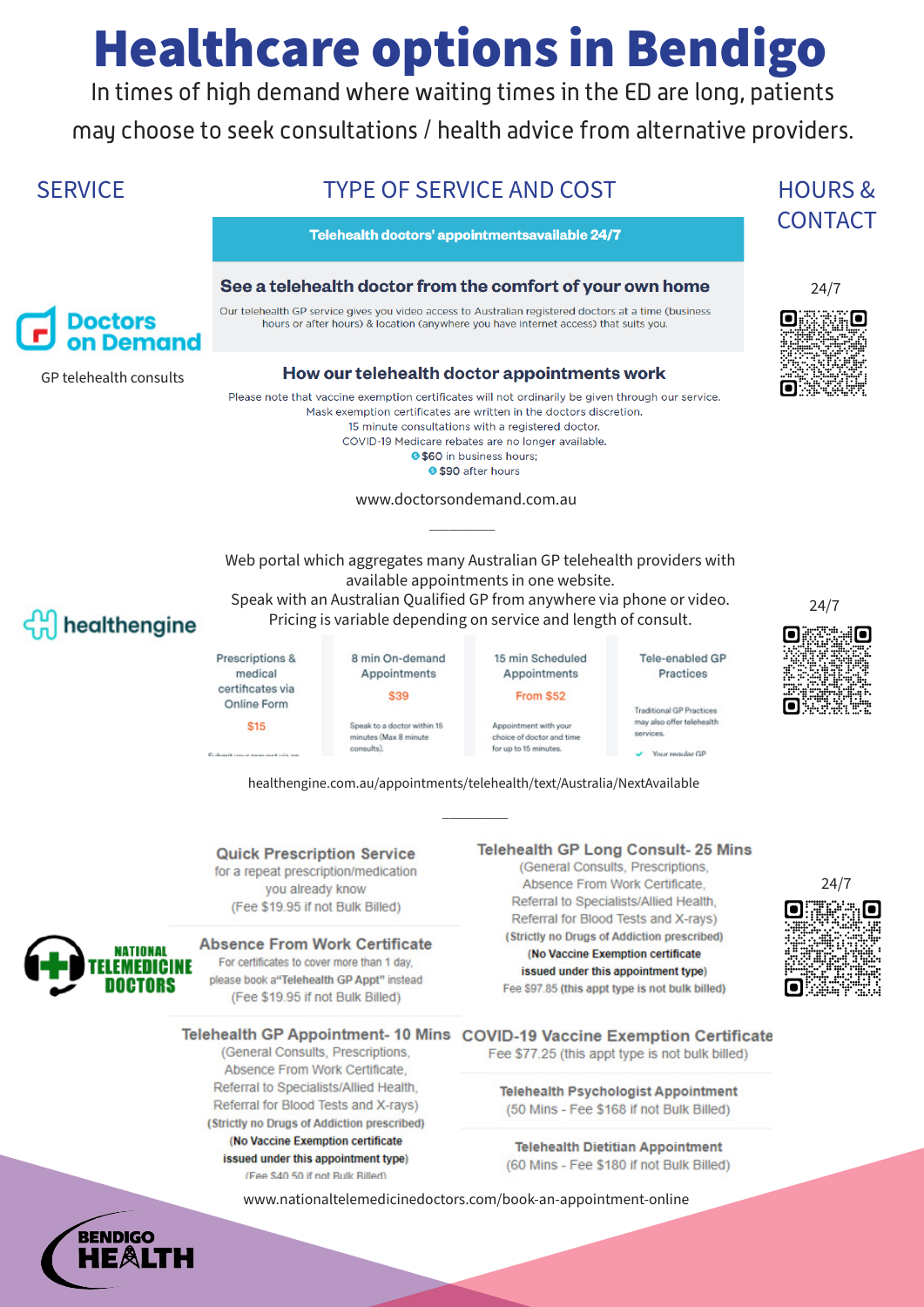In times of high demand where waiting times in the ED are long, patients may choose to seek consultations / health advice from alternative providers.

## SERVICE TYPE OF SERVICE AND COST HOURS &

CONTACT

24/7 1800 123 633



| بتبته |
|-------|
|       |

| <b>Bronchiolitis</b> | Abdominal Pain         | <b>Fainting</b>          | Headache                 |
|----------------------|------------------------|--------------------------|--------------------------|
| Flu                  | Fever                  | Rashes, bites and stings | Back pain                |
| Sore Throat          | Diarrhoea and Vomiting | Acute Injury             | Urinary Tract Infections |
| Allergic reactions   | Sports injuries        | Work injuries            | Head Injury/Concussion   |

An after-hours home doctor service (face to face) in Bendigo which provides bulk billed home visits to residents of Bendigo. Doctors working in this service are GPs, hospital doctors or locum doctors who are experienced and qualified.

Service is dependent on doctor recruitment to fill shifts and often may not be available. www.13cure.com.au/locations/victoria/bendigo\_dc-1473

Call 13CURE (132873) Mon-Fri 6pm-8am Sat from noon Sun & public holidays: 24 hour



Business hours 5454 7994

Online registration: Children



Pricing: Mon-Fri 8am-6pm: \$250. All other times: \$280. www.myemergencydr.com/patients/

 $\overline{\phantom{a}}$  , where  $\overline{\phantom{a}}$ 



Toothaches, dental swellings, broken teeth, fillings, and check ups. No referral re-

 $\overline{\phantom{a}}$ 

**DENTAL SERVICES** 



nergency

quired but you must make a booking. Eligible Children (no cost): - Anyone under 13 years of age, irrespective of family income - Aged between 13-17 years with a Health Care card or Pension Card

- Aged between 2-17 years who are eligible for Child Dental Benefits Scheme

- Asylum seeker / Refugee www.bendigohealth.org.au/childdentalregistration/

Eligible Adults 18 and over (co-payment applies): - Must have a current Healthcare or Pension card www.bendigohealth.org.au/adultdentalregistration/

Non-eligible patients will need to see their own dentists.

For after-hours dental appointments, ask the administration staff at triage for the list of Bendigo Dentists that offer after-hours services.



My Emergency Doctor's telemedicine service provides phone or video consultation with Australian-qualified senior emergency specialist doctors (Fellows of the Australasian College for Emergency Medicine or FACEMs).

A consultation with My Emergency Doctor may be appropriate if you are experiencing any of the following conditions for immediate care:

Adults